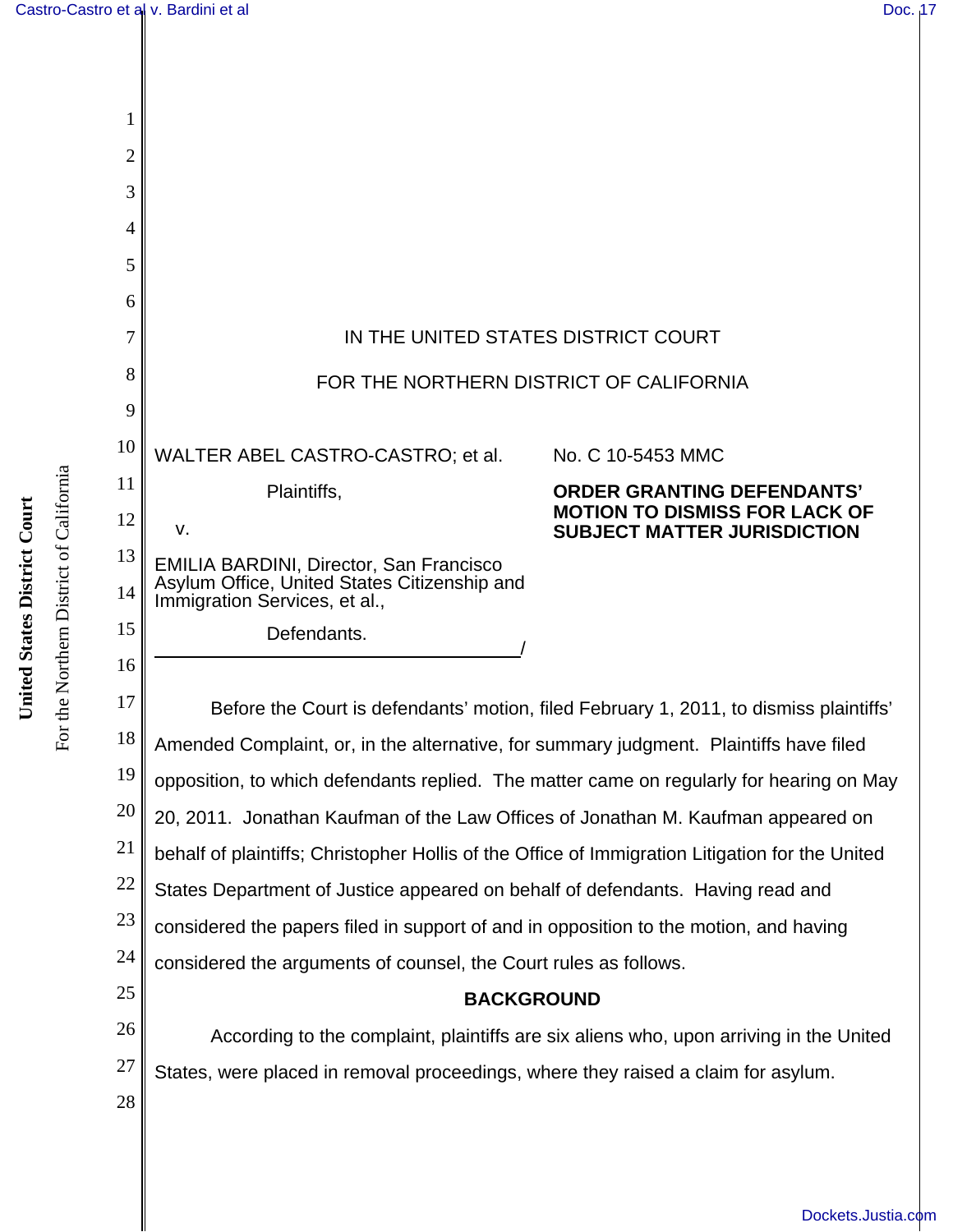1 2 3 4 5 6 (See Am. Compl. 11 4-9.)<sup>1</sup> Pursuant to the Trafficking Victims Protection Reauthorization Act of 2008 § 235(d)(7)(B), 8 U.S.C. § 1158(b)(3)(C) ("TVPRA"),<sup>2</sup> the plaintiffs' asylum applications were referred to the United States Citizenship and Immigration Services  $("USCIS"),$ <sup>3</sup> which determined five of the six plaintiffs were "unaccompanied alien children" ("UACs"), exercised "initial jurisdiction" over their applications, and decided not to grant asylum (see Am. Compl. **¶1** 4-9).<sup>4</sup>

7 8 9 10 11 12 13 14 15 16 17 18 19 Plaintiffs allege USCIS's decisions not to grant asylum failed to accord with § 235(d)(8) of the TVPRA, which provides: "Applications for asylum and other forms of relief from removal in which an unaccompanied alien child is the principal applicant shall be governed by regulations which take into account the specialized needs of unaccompanied alien children and which address both procedural and substantive aspects of handling unaccompanied alien children's cases." (See Am. Compl. ¶ 2); 8 U.S.C. § 1232(d)(8). Plaintiffs allege no such regulations have been promulgated. (See Am. Compl. 12.) Plaintiffs allege USCIS's actions were "arbitrary, capricious, an abuse of discretion, or otherwise not in accordance with law," in violation of the Administrative Procedures Act. (See Am. Compl. ¶¶ 16, 17.) Plaintiffs seek an order "[e]njoining the USCIS to rescind its decisions, to hold [p]laintiffs' asylum applications in abeyance pending the promulgation of regulations pursuant to Section 235(d)(8) of the TVPRA, and to make new decisions in accordance with such regulations when such regulations have been promulgated."

<sup>21</sup> 22  $1$  Plaintiffs do not allege their removal proceedings are complete, or that, to date, any aspect of their removal proceedings, beyond an interview with USCIS pursuant to its initial jurisdiction, has occurred.

<sup>23</sup> 24 <sup>2</sup> Section 1158(b)(3)(C) provides: "An asylum officer  $\dots$  shall have initial jurisdiction over any asylum application filed by an unaccompanied alien child."

<sup>25</sup> 26  $3$  USCIS is part of the Department of Homeland Security. The Executive Office for Immigration Review is part of the Department of Justice and includes the Immigration Courts as well as the Board of Immigration Appeals ("BIA").

<sup>27</sup> 28 <sup>4</sup> USCIS decided not to exercise initial jurisdiction over the sixth plaintiff, Jose Mario Escobar-Ayala, and, consequently, did not grant his application for asylum, as it determined he did not qualify as a UAC. (See Compl. Ex. D at 3 ("Notice of Lack of Jurisdiction (non-UAC)," July 29, 2010).)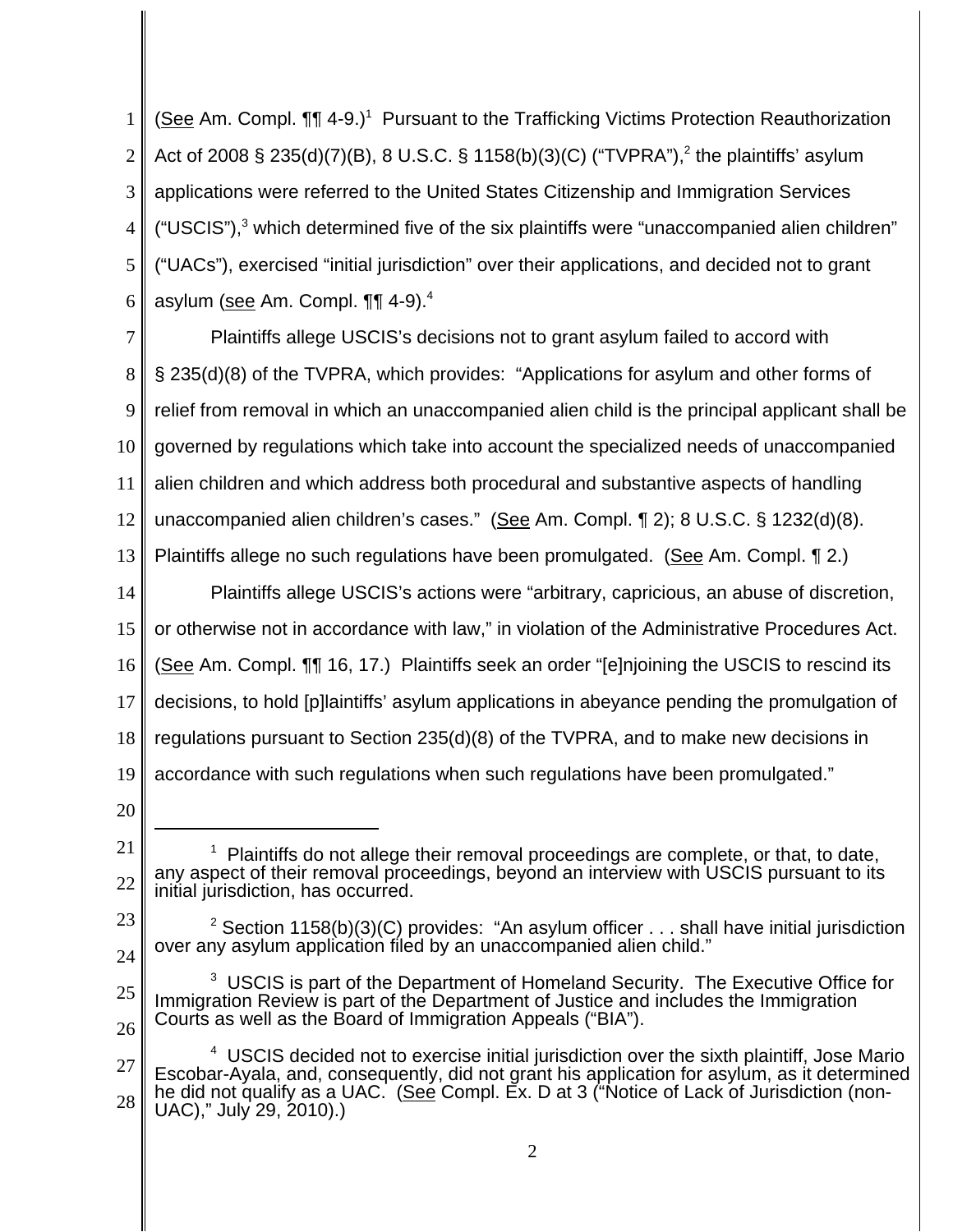|  |  |  | 1   (See Am. Compl. at 8:25-9:4.) |
|--|--|--|-----------------------------------|
|--|--|--|-----------------------------------|

2 3 4 At the outset, defendants move to dismiss for lack of subject matter jurisdiction, on the ground that, under to 8 U.S.C. § 1252, the district courts lack jurisdiction over challenges to final orders of removal.

## **LEGAL STANDARD**

6 7 8 9 10 11 12 13 14 Where, as here, the party challenging subject matter jurisdiction "asserts that the allegations contained in a complaint are insufficient on their face to invoke federal jurisdiction," the attack is considered "facial." See Safe Air for Everyone v. Meyer, 373 F.3d 1035, 1039 (9th Cir. 2004). In reviewing a facial attack, the Court assumes the plaintiff's "allegations to be true and draw[s] all reasonable inferences in his favor." See Wolfe v. Strankman, 392 F.3d 358, 362 (9th Cir. 2004). Because federal courts are "courts of limited jurisdiction," however, the burden of establishing subject matter jurisdiction "rests upon the party asserting jurisdiction." See Kokkonen v. Guardian Life Ins. Co. of Am., 511 U.S. 375, 377 (1994).

## 15

16

5

## **DISCUSSION**

The Immigration and Nationality Act ("INA"), as amended by the REAL ID Act,

17 "provides that a petition for removal in the court of appeals is 'the sole and exclusive means

18 for judicial review of an order of removal.'" Singh v. Gonzales, 499 F.3d 969, 971 (9th Cir.

19 2007) (quoting 8 U.S.C. § 1252(a)(5)<sup>5</sup>). Similarly, the statute's ""zipper clause'...

20 consolidates or 'zips' 'judicial review' of immigration proceedings into one action in the court

- 21 of appeals." Id. at 976 (internal quotation and citation omitted) (discussing 8 U.S.C.
- 22 § 1252(b)(9)<sup>6</sup>). By the "zipper clause," "Congress made clear that review of a final removal
	- 23

<sup>5</sup> Section 1252(a)(5), titled "[e]xclusive means of review," provides:

27 28  $6$  Section 1252(b)(9) provides: "Judicial review of all questions of law and fact, including interpretation and application of constitutional and statutory provisions, arising from any action taken or proceeding brought to remove an alien from the United States under this subchapter shall be available only in judicial review of a final order under this

<sup>24</sup> 25 26 "Notwithstanding any other provision of law (statutory or nonstatutory) . . . , a petition for review filed with an appropriate court of appeals in accordance with this section shall be the sole and exclusive means for judicial review of an order of removal entered or issued under any provision of this chapter."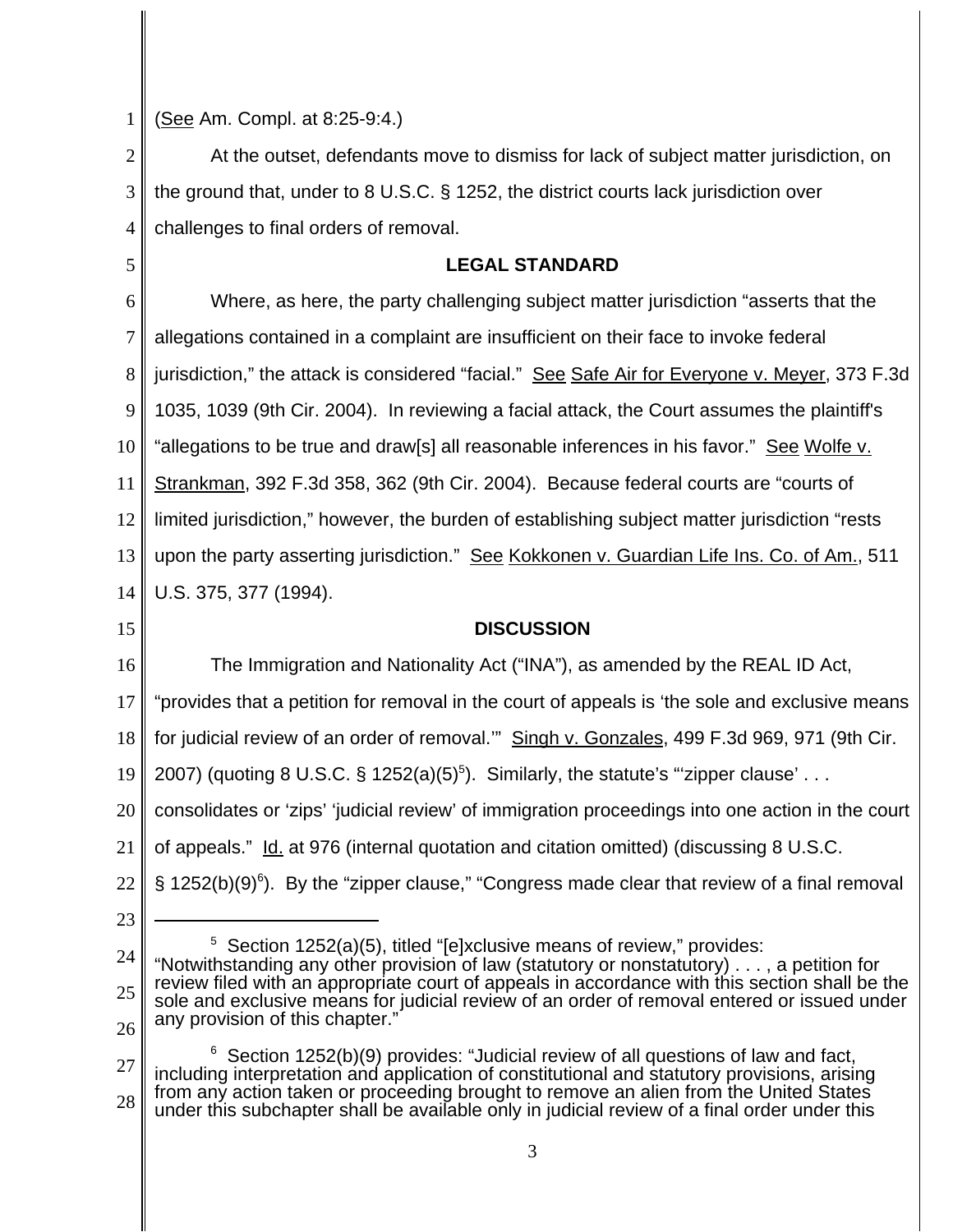1 2 3 4 5 6 7 8 9 order is the only mechanism for reviewing any issue raised in a removal proceeding." Id. (quoting H.R. Rep. No. 109-72, at 173 (2005), reprinted in 2005 U.S.C.C.A.N. 240, 298). The statute "effectively limit[s] all aliens to one bite of the apple with regard to challenging an order of removal." Id. at 977 (internal quotation, citation, and emphasis omitted). "By virtue of their explicit language," however, "both § 1252(a)(5) and § 1252(b)(9) apply only to those claims seeking judicial review of orders of removal." See id. at 978. Thus, challenges that "are independent of challenges to removal orders" are not barred by § 1252(a)(5) or § 1252(b)(9). Id. (quoting H.R. Rep. No. 109-72, at 175, 2005 U.S.C.C.A.N. 240, 299) (emphasis omitted).

10 11 12 13 14 15 Here, plaintiffs seek a court order directing USCIS to void its decisions to not grant their asylum applications and further directing USCIS to hold plaintiffs' applications in abeyance, thereby effectively preventing their removal, until regulations are adopted pursuant to 8 U.S.C. § 1232(d)(8). Plaintiffs are not requesting the Court, by mandatory injunction or otherwise, order USCIS, or any other agency, to adopt such regulations or to do so within any particular time frame.

16 17 18 19 20 21 22 23 Plaintiffs take the position that "[a]sylum proceedings before the USCIS do not 'arise from any action taken or proceeding brought to remove an alien from the United States,'" and, consequently, their claims are not barred. (See Pls.' Opp. at 9:22-10:1 (quoting § 1252(b)(9).) Plaintiffs argument, as plaintiffs' counsel clarified at the hearing, is not limited to the particular procedural error of which they complain, but, rather, that any claim of error, whether procedural or substantive, committed by USCIS in exercising its "initial jurisdiction," falls outside the REAL ID Act and may be presented to the district courts in the first instance.

24

25 As an initial matter, the Court notes, the fact that an immigration judge ("IJ") is part of an agency separate from USCIS is not determinative of the question of whether plaintiffs'

<sup>27</sup> 28 section. Except as otherwise provided in this section, no court shall have jurisdiction, by habeas corpus . . . or by any other provision of law (statutory or nonstatutory), to review such an order or such questions of law or fact."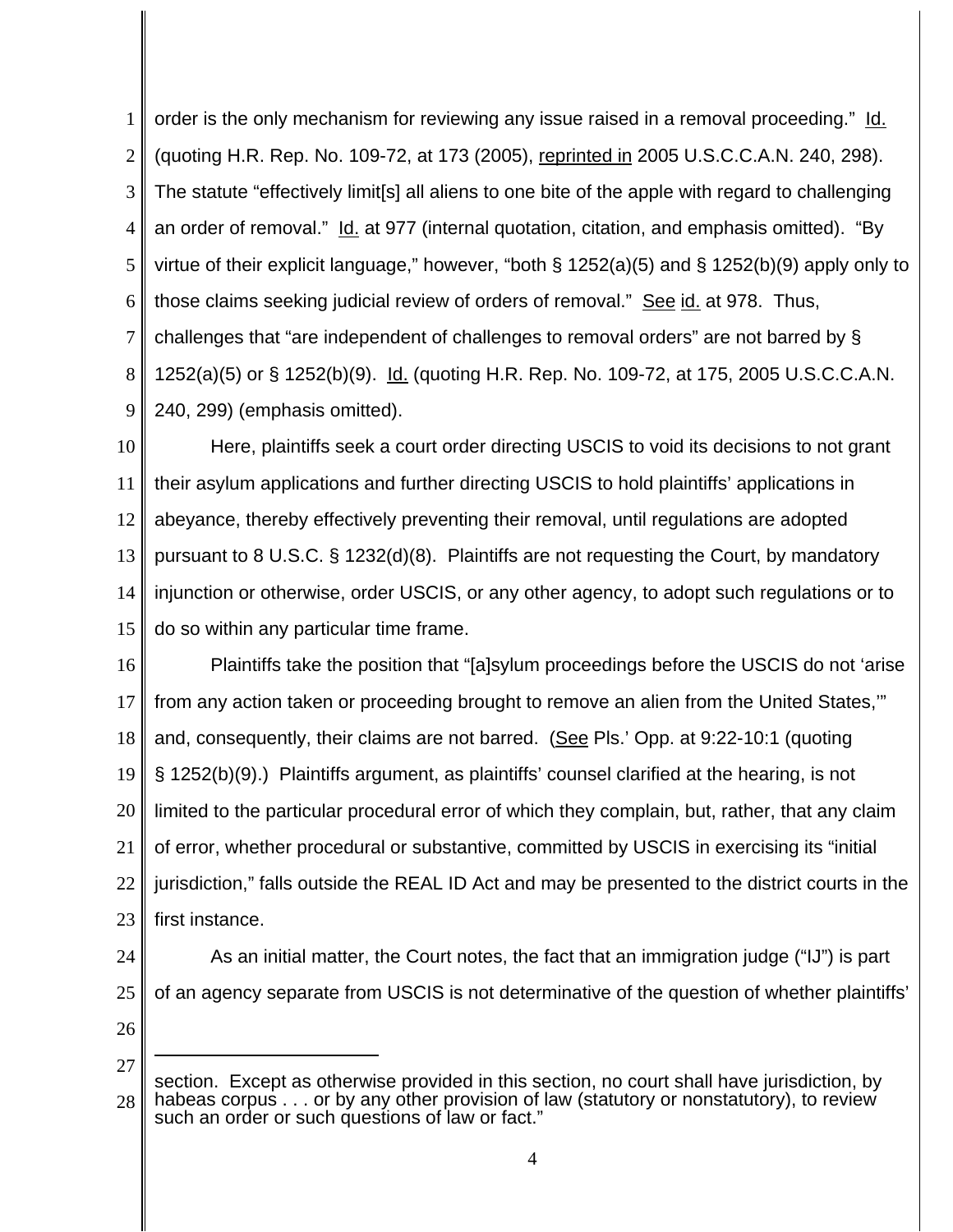1 2 3 4 5 6 7 8 9 10 11 12 13 USCIS interviews are independent of their removal proceedings. See Cabaccang v. USCIS, 627 F.3d 1313, 1315-16 (9th Cir. 2010) (holding decision by USCIS to deny application for adjustment of status not "final" for purposes of APA where, subsequent to USCIS's decision, removal proceedings initiated; noting "[i]t is immaterial that this further review takes place in a different agency within a different executive department . . . [;] the crucial consideration here is that the IJ may completely wipe away USCIS's prior decision"); Puga v. Chertoff, 488 F.3d 812, 815 (9th Cir. 2007) (finding, with regard to plaintiff's claim of ineffective assistance of counsel in preparing asylum application heard by USCIS, "the BIA [was] the appropriate body to first pass on the claims in order to generate a proper record for review"); Mandour v. Holder, No. C 09-05964 SI, 2010 WL 1338091, at \*2-3 (N.D. Cal. Apr. 5, 2010) (finding REAL ID Act barred district court from considering, after removal proceedings initiated, alleged error by USCIS in denying visa petition and application for adjustment of status).

14 15 16 17 18 Further, although, to date, no order of removal has issued, the absence thereof does not serve to take the case out of the REAL ID Act. See Mandour, 2010 WL 1338091, at \*3 (holding, "[a]lthough there is as yet no final order of removal from which petitioner may seek Ninth Circuit review, the INA's 'zipper clause' prevents this Court from hearing any challenge to the government actions that have placed petitioner" in removal proceedings).

19 20 21 22 23 24 25 26 27 28 In support of their contention that their USCIS interviews nonetheless are independent of their removal proceedings, plaintiffs assert that "an IJ has no authority to review an asylum officer's determinations, or the manner in which the USCIS' [sic] discharges its 'initial jurisdiction' in an asylum case." (See Pls.' Opp. at 10:3-4.) As the Ninth Circuit has observed, however, the "crucial consideration" is whether the IJ will consider the same issue and has the authority to essentially "wipe away" USCIS's initial determination. See Cabaccang, 627 F.3d at 1315-15. Further, although plaintiffs seek to frame their challenge as one to the manner in which their interviews were conducted rather than the outcome thereof, the REAL ID Act makes no such distinction. See 18 U.S.C. § 1252(b)(9). Moreover, although, as discussed above, plaintiffs seek to void USCIS's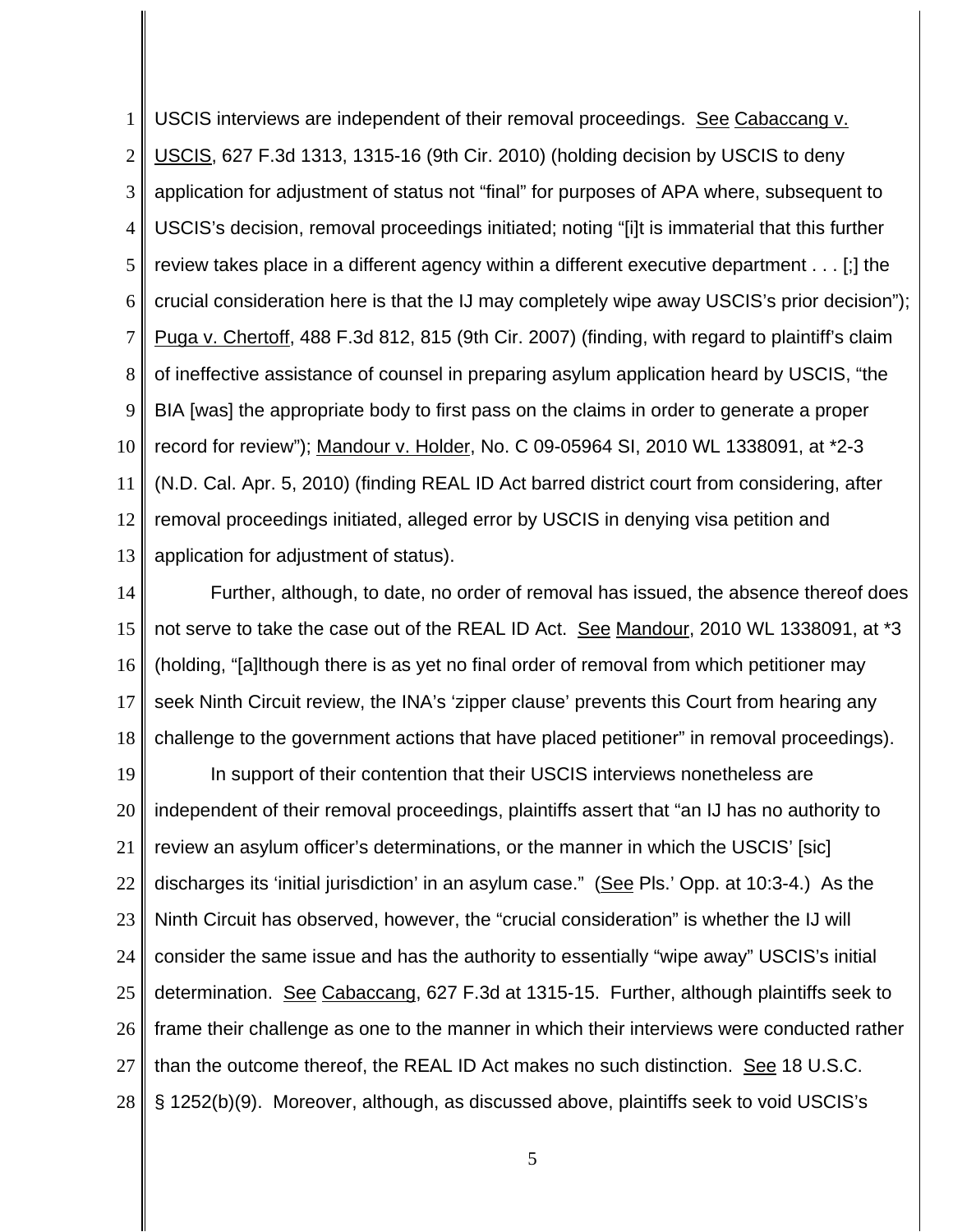1 2 3 4 5 decisions and enjoin USCIS from proceeding with their asylum applications, plaintiffs, in essence, seek to preclude the IJ from going forward with their removal proceedings until USCIS has met what plaintiffs contend are its initial jurisdictional obligations. Absent such a stay of plaintiffs' removal proceedings before the IJ, any injunction directed to USCIS would provide plaintiffs no meaningful relief.

6 7 8 9 10 11 12 13 14 15 In that regard, irrespective of whether the IJ directly reviews the manner in which USCIS reaches its determination of the issue of asylum, the IJ must determine his or her own jurisdiction to go forward in the face of a challenge to USCIS's exercise of initial jurisdiction, and in connection therewith, has the authority to continue the hearing before the immigration court pending a proper exercise of initial jurisdiction by USCIS, see 8 C.F.R. § 1003.29 (providing, "[t]he Immigration Judge may grant a motion for continuance for good cause shown"). The IJ's determination to grant or deny such relief is, in turn, subject to review by the BIA, see 8 C.F.R. § 1003.1(d)(3)(ii) (providing, "[t]he [BIA] may review questions of law, discretion, and judgment and all other issues in appeals from decisions of immigration judges de novo"). $<sup>7</sup>$ </sup>

16 17 18 19 20 21 22 23 24 Additionally, the language of the TVPRA itself supports a finding that the USCIS interviews herein at issue are not independent of plaintiffs' removal proceedings. As noted, USCIS, by statute, exercises "initial jurisdiction," see 8 U.S.C. § 1158(b)(3)(C), which phrase implies a determination made as the first of a number of steps in a removal proceeding. Further, but for plaintiffs' status as UACs, plaintiffs' asylum claims would have been heard in the first instance by an IJ. See 8 C.F.R. § 208.2(b) (providing "[i]mmigration judges shall have exclusive jurisdiction over asylum applications filed by an alien" in removal proceedings). It is unlikely Congress, by enacting the TVPRA, intended to allow UACs to challenge, in district court, errors related to their asylum application, while

25

26 27 28  $7$  Indeed, it appears the BIA may be able to remand plaintiffs' cases not only to the IJ but to USCIS as well. See 8 C.F.R. § 1003.1(d)(3)(iii) ("The [BIA] may review all questions arising in appeals from decisions issued by [USCIS] officers de novo."); 8 C.F.R.  $\hat{\mathcal{S}}$  1003.1(d)(3)(iv) ("If further factfinding is needed in a particular case, the [BIA] may remand the proceeding to the immigration judge, or, as appropriate, to [USCIS].").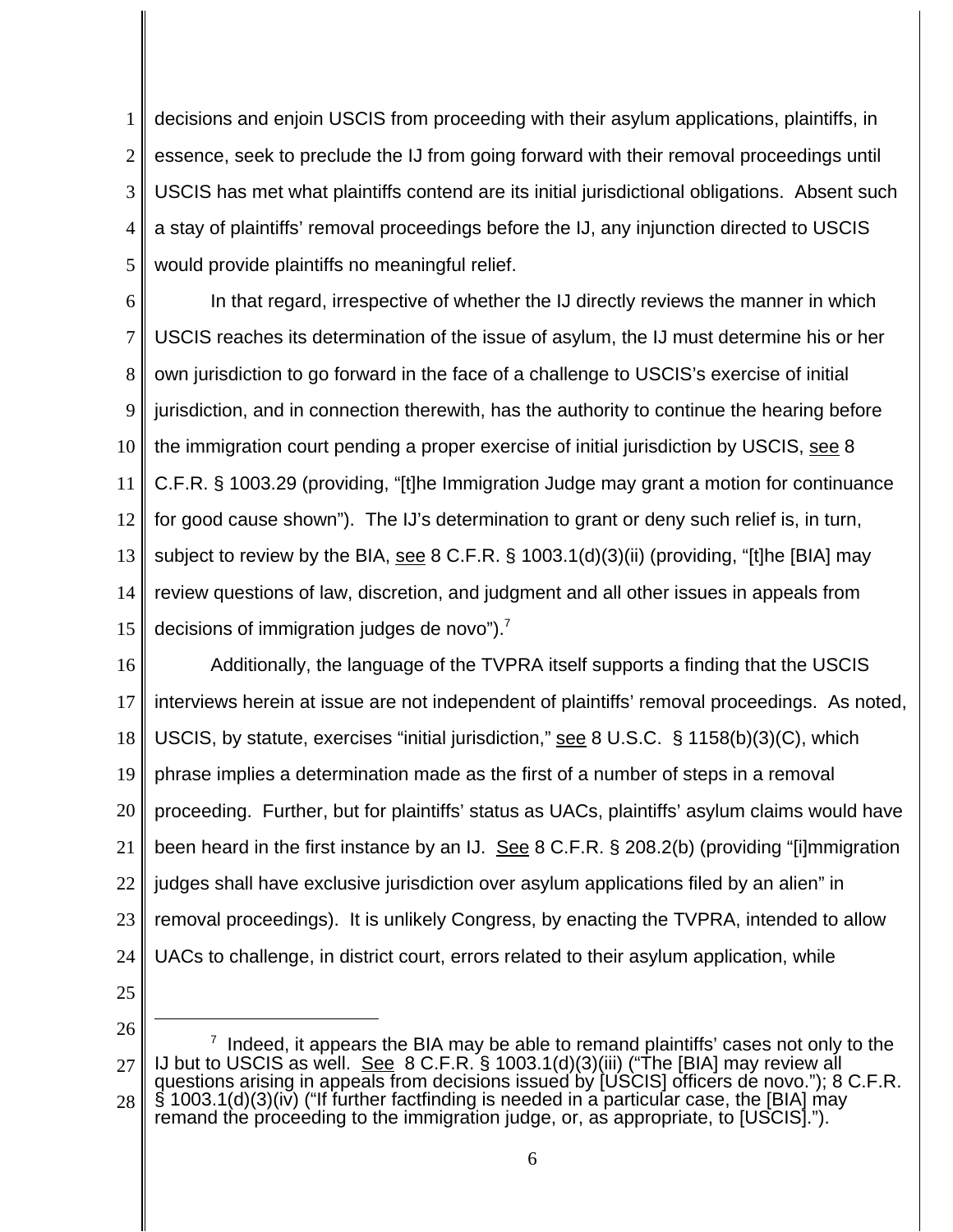1 forbidding such review to all others.

2 3 4 5 Cases in which a claim has been found independent of removal proceedings are distinguishable on their facts. In particular, in each such instance, the court has found the alien was prevented from obtaining review before the Ninth Circuit, and thus was deprived of the remedy afforded by the INA.

6 7 8 9 10 11 12 13 14 15 16 In Singh v. Gonzales, 499 F.3d 969, for example, the petitioner's habeas claim of ineffective assistance of counsel was based on his attorney's failure to file a timely appeal from a final order of removal. See id. at 973-74. Under such circumstances, the Ninth Circuit found, "a successful habeas petition . . . [would] lead to nothing more than 'a day in court' for [the petitioner], which is consistent with Congressional intent underlying the REAL ID Act." Id. at 979. Similarly, in Tapia-Fierro v. Mukasey, 305 F. App'x 361 (9th Cir. 2008) (memorandum), the Ninth Circuit found the district court had jurisdiction to consider the petitioner's habeas claim where the petitioner alleged the IJ had failed to adequately inform him of his right to appeal his removal. See id. at 363. As the Ninth Circuit noted, the petitioner therein, as in Singh, had suffered a "deprivation of an opportunity for direct review in the court of appeals." See id.

17 18 19 20 21 22 23 24 In Franco-Gonzales v. Holder, No. CV 10-02211 DMG (DTB), 2010 WL 5874537 (C.D. Cal. Dec. 27, 2010), although no such legal bar was presented, the district court essentially found, as a practical matter, such a bar existed. In particular, the district court found it had jurisdiction to hear a due process claim for appointed counsel brought by aliens suffering from "severe mental illnesses." See id. at \*11. In so holding, the district court noted: "Because [p]laintiffs are mentally incompetent, they are likely to be irreparably harmed if they are unable to meaningfully participate in their respective immigration proceedings." Id. at \*9.

25 26 27 28 Here, by contrast, plaintiffs do not claim they are unable, either by reason of their minority or otherwise, to meaningfully participate in the remainder of their removal proceedings. As discussed earlier, the claimed deficiencies in the interview process can be heard in the course of the removal proceedings, and plaintiffs have identified no particular